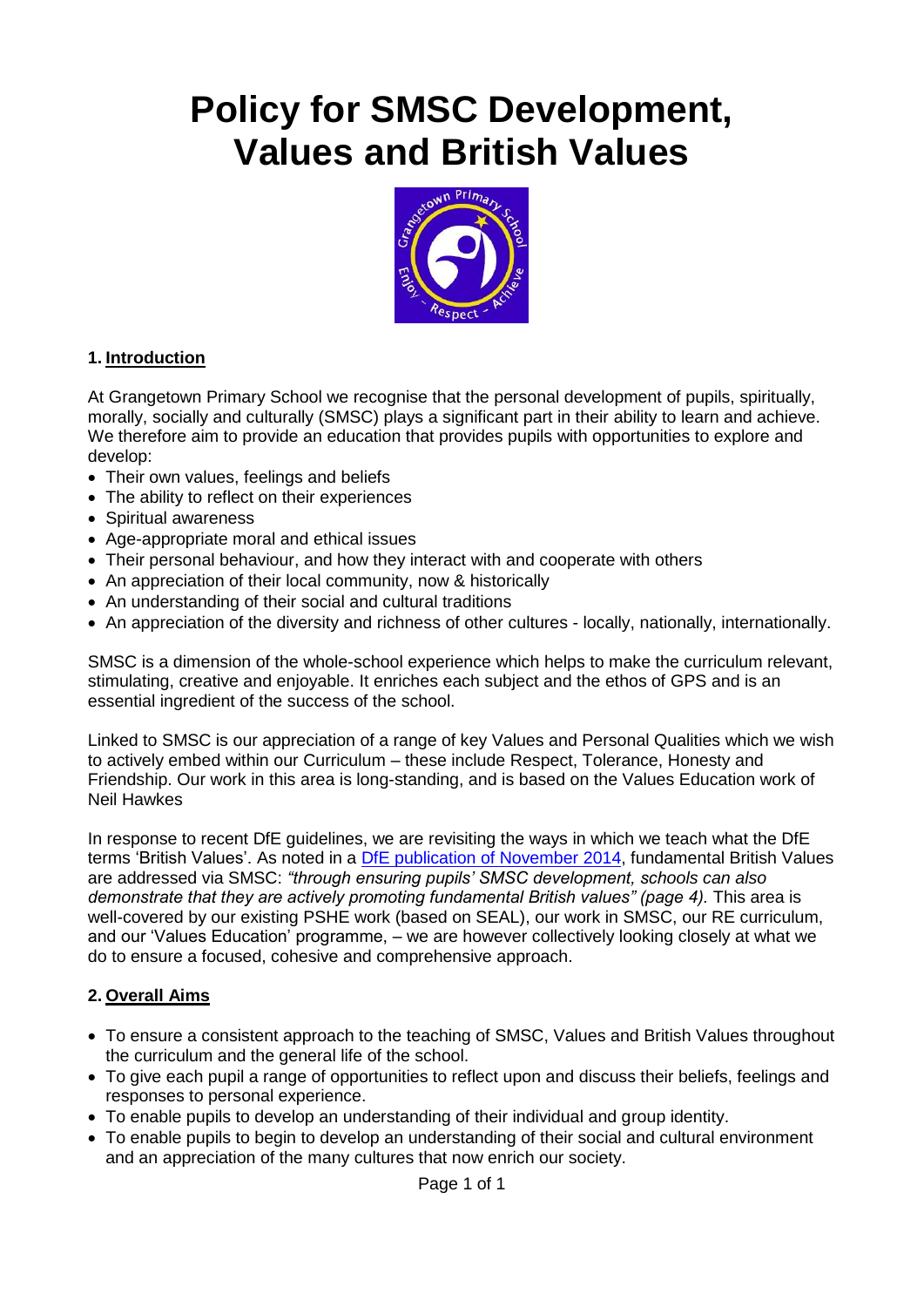- To give each pupil the opportunity to explore social and moral issues, and develop a sense of social and moral responsibility.
- To give our children an understanding of a number of key values, including what have been termed British Values, and to give the children opportunities to explore the impact of these values within their daily lives.

# **3. Promoting and Teaching SMSC at Grangetown**

*"The curriculum promotes pupils' achievement & spiritual, moral, social & cultural development extremely well. It provides exciting opportunities for pupils that capture their interest."*

# *Grangetown Ofsted Inspection Report, 2013*

- All curriculum areas have a contribution to make to the children's spiritual, moral, social and cultural development and opportunities for this will be planned for in each area of the curriculum.
- Assemblies make a key contribution to this area of school life
- Our PSHE curriculum is an important part of our approach to SMSC
- Religious Studies has a key role in aspects of our approach to SMSC
- Our international projects, and the way we build an international dimension into our half-termly topics, make an important contribution to SMSC
- Whole school themed days and themed weeks also play a part, including Anti Bullying Week, Stay Healthy, Stay Safe Week, International Week, Spanish Day etc.
- We also celebrate important cultural festivals on a whole school basis, including Chinese New Year, Christmas, Easter, and Diwali. Others are celebrated and taught by specific yeargroups, linked to the RE Curriculum guidelines as set out in SACRE.

# **3 (i) Spiritual Development**

Spiritual development focuses on an individual's own personal beliefs and values and their resulting behaviours, and their understanding of and appreciation for the beliefs of others. Through spiritual development, children are able to understand and reflect upon their own feelings, experiences and emotions. Spiritual development also encompasses use of imagination and creativity in learning, and a sense of fascination and awe in the wider world. Spiritual awareness includes a willingness and ability to reach out and engage with other people, displaying an interest in their lives and their values/beliefs.

Curriculum opportunities enable pupils to:

- Be curious and to express feelings of delight and wonder scientific investigations, chemical reactions, new life, the global landscape, the vastness of Space, the beauty of nature, etc
- Empathise and consider the viewpoints of others debates, drama activities, discussing feelings and empathising with characters in familiar and unfamiliar stories
- Consider how a belief can change people's lifestyles R.E, investigating communities and faiths, historical case studies
- Discuss what they think they have achieved and what they need to do to be successful in the future - self assessment, setting goals
- Experience moments of stillness and reflection whole school and class assemblies
- Discuss their beliefs, feelings, values and responses to personal experiences.
- Form and maintain worthwhile and satisfying relationships
- Reflect on, consider and celebrate the wonders and mysteries of life.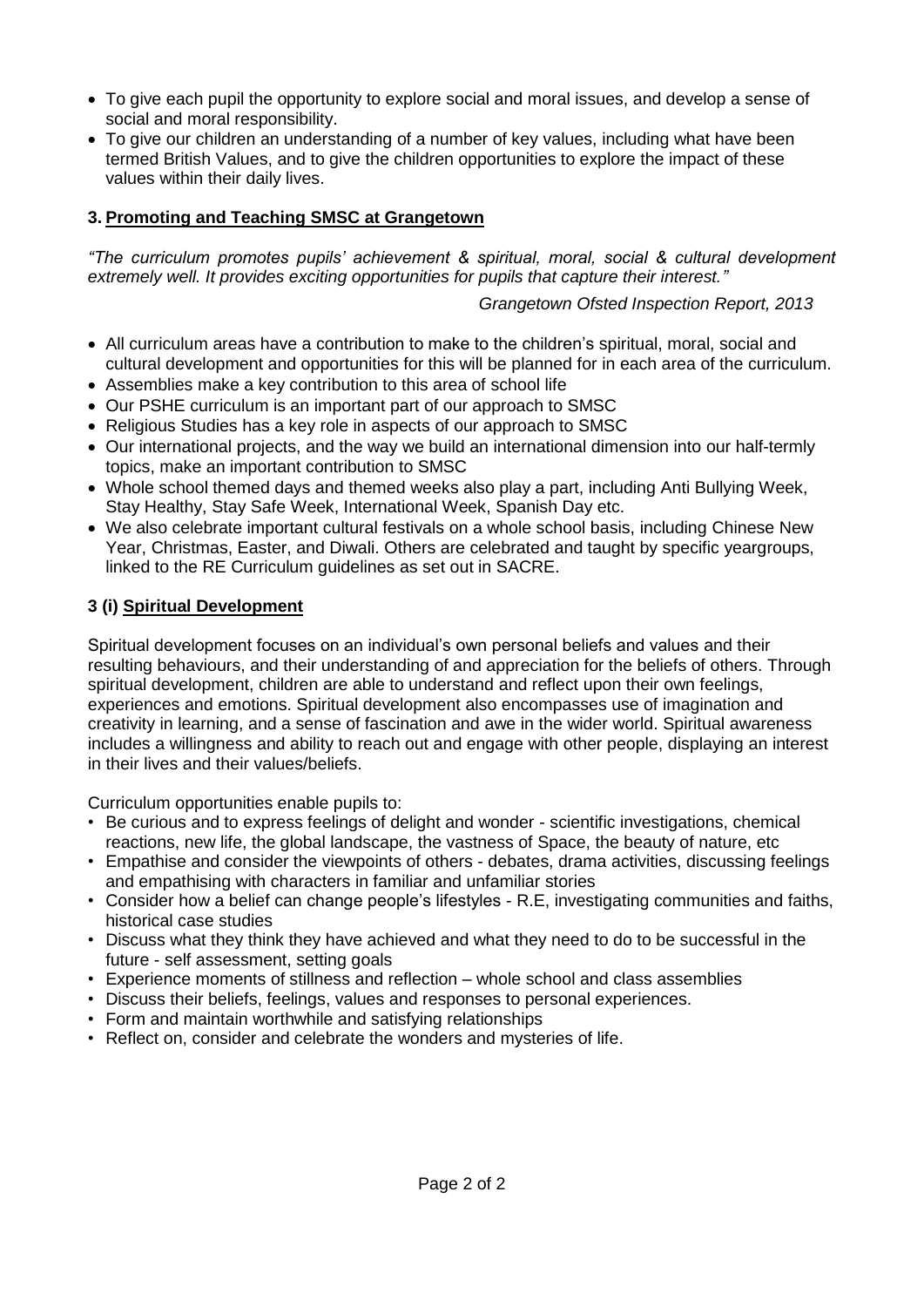# **3 (ii) Moral Development**

Moral development is linked to an understanding of right and wrong, including enabling pupils to develop an appreciation of the consequences of their behaviours and actions. It encompasses the ability to explore moral and ethical issues, and being able to understand and appreciate other points of view.

The classroom environment and curriculum promote moral development through:

- Codes of conduct and class and school rules (Golden Rules, Anti-Bullying Agreement, Home-School Agreement), agreed with children and displayed in the classroom.
- Clear and consistent rewards and sanctions that children understand and believe to be fair.
- Assemblies that discuss moral values and (our 'value words' initiative).
- Activities that enable pupils to give opinions and demonstrate their responses in particular situations: debates, drama, role play, hot-seating, etc.
- Listening and responding appropriately to the views of others: Circle Time, debates, assemblies.
- Opportunities to take initiative and act responsibly, with consideration for others e.g. Buddies.
- Activities & discussion to help the children distinguish between right and wrong: Circle Time etc.

# **3 (iii) Social Development**



Residential visit to Derwent Hill

Social development involves learners working effectively together and participating successfully in the school community as a whole. Through appropriate social development the children gain the interpersonal skills that allow them to form successful relationships and to become positive members of their class and of the school community (and of other groups they become part of e.g. sports teams, clubs, choir etc). Positive and appropriate social development includes the ability to get along with others (peers, older, younger, girls/boys, ethnically different etc). It enables other points of view to be valued and appreciated, and allows any conflicts to be avoided, and/or quickly diffused. It includes the ability to show tolerance, respect and understanding.

*"Pupils are extremely happy in school and are excited by their learning. They attend school regularly and arrive on time. Pupils are eager to get on with their work because of the good relationships and high expectations of staff. They respect one another, work and play extremely well together and are exceptionally polite to adults."*

*Grangetown Ofsted Inspection Report, 2013.*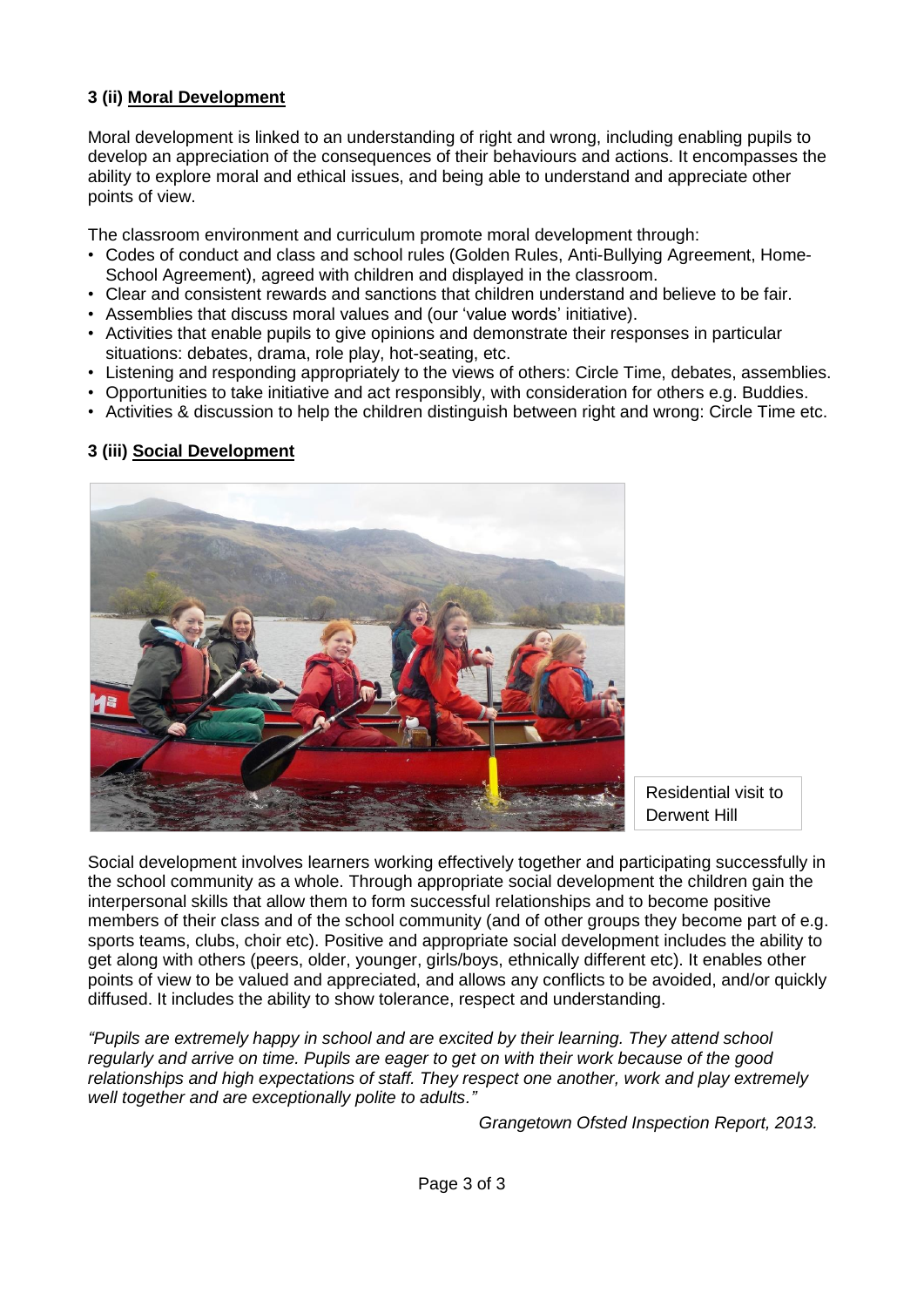At Grangetown, social skills are developed through:

- The PSHE and SEAL Curriculum.
- Modelling of positive social behaviour by all staff.
- Team games at playtimes and lunchtimes, and in PE lessons or at tournaments and festivals.
- Turn taking and team building activities.
- Pair and small group work within the classroom
- Collaborative activities in after school clubs
- Working with others across the local community (local care homes, cluster schools, visits etc).

#### **3 (iv) Cultural Development**



Cultural development enables learner's to develop an understanding of their own culture and of other cultures locally, nationally and internationally, through – for example – art, music, stories, dance, lifestyles, food, - and even via Skype links, etc. It means learning to value cultural diversity.

Children are introduced to a regional and global perspective in life through:

- Links with local and international schools, and the curriculum opportunities this brings
- Stories from different cultures
- First hand experiences through local visits, theatre, art and artists
- Visitors from the local & international community artists, dancers, teachers, writers, musicians.
- Being part of local, national and international fund raising events.
- Studies of a different lifestyles including different food, dress, festivals and places of worship.





Following the earthquake in Nepal, we raised £1400 for our link school, through cake sales (above) a raffle and our Run for Nepal.

Page 4 of 4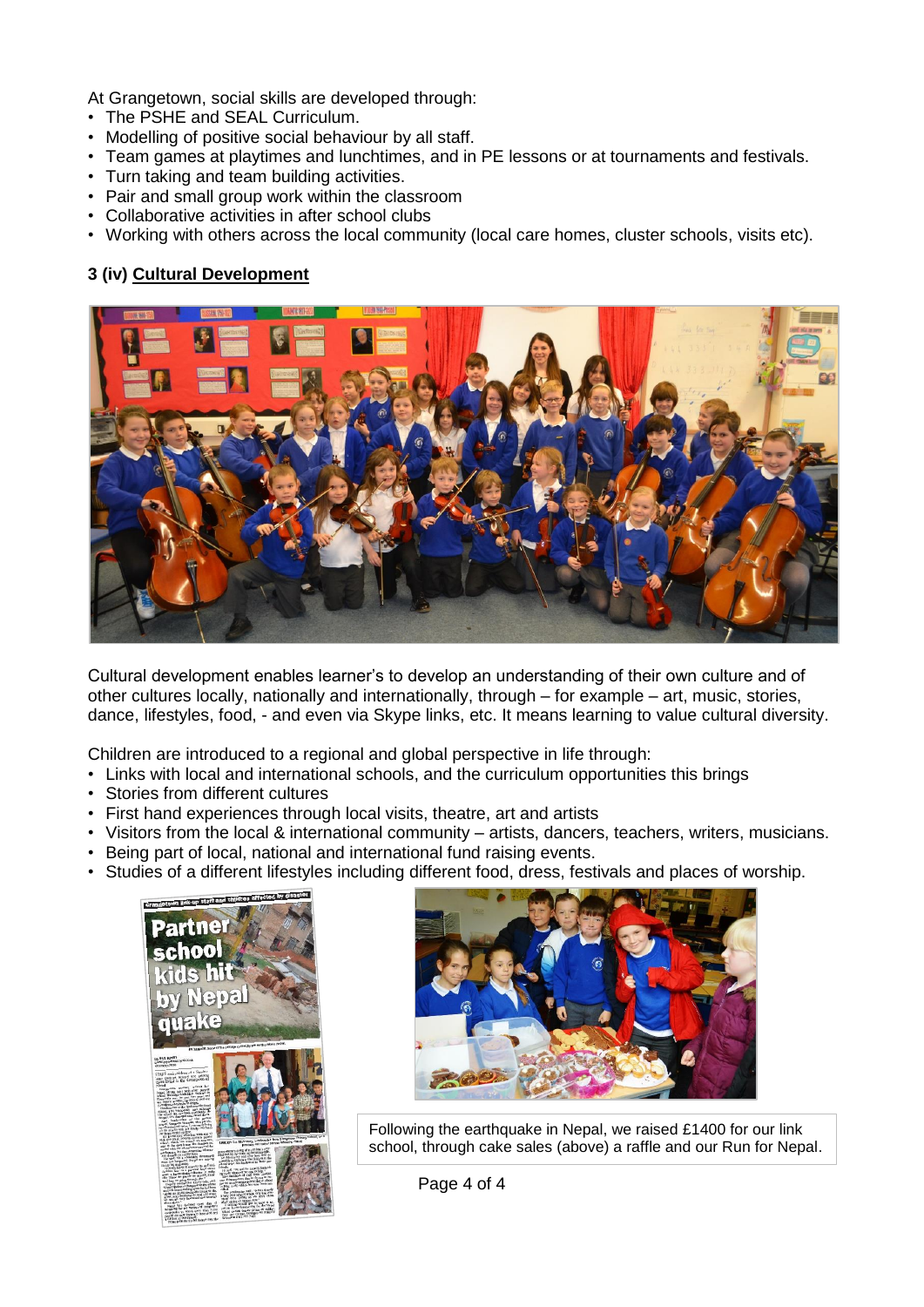# **4. SMSC – Summing Up what we do at GPS, including examples of activities:**

| <b>Spiritual</b>                                 | <b>Moral</b>                                    | <b>Social</b>                            | <b>Cultural</b>                                      |
|--------------------------------------------------|-------------------------------------------------|------------------------------------------|------------------------------------------------------|
| · SACRE RE curriculum                            | · PSHE/SEAL Curriculum                          | · PSHE/SEAL Curriculum                   | · SACRE RE curriculum                                |
| across yrs 1-6                                   | • Circle Time used to                           | • Value Words                            | across yrs 1-6                                       |
| · PSHE/SEAL Curriculum                           | explore issues                                  | Assemblies                               | • Strong programme of                                |
| • Father Peter - St Aidan's                      | • Developing skills of                          | • Playground Buddies                     | dance & drama teaching                               |
| - regular assemblies in                          | listening, cooperation                          | • Circle Time discussion                 | · Summer & Christmas                                 |
| school.<br>• Value Words                         | • Value Words                                   | • School Council / Class<br>Councils     | Shows                                                |
| Assemblies across year                           | Assemblies across year<br>• Golden Rules        | • Nurture group - daily.                 | • Links - China, Nepal &<br>Spain impact on Curric   |
| • Assemblies are                                 | assemblies & work in                            | • Lunchtime and after                    | • Celebrating local culture                          |
| structured throughout                            | class around Code of                            | school clubs.                            | e.g. Lambton Worm                                    |
| year to reflect important                        | Conduct                                         | • Trips out of school,                   | • History Curric: Vikings,                           |
| events/festivals from                            | • Staff interactions act as                     | linked to curriculum                     | Saxons, Romans,                                      |
| other cultures.                                  | powerful role-models                            | • Inter-school sports (via               | Greeks, Mayans.                                      |
| • All pupils take part in our                    | • Children take on                              | Farra Cluster)                           | • International Week                                 |
| Harvest Festival.                                | responsibilities & jobs                         | • Teaching pupils how to                 | • Chinese New Year                                   |
| • Christmas productions -                        | (monitors)                                      | play & work together as                  | • Visitors from partner                              |
| KS1 & FS nativity/ KS2                           | • Positive work ethic                           | part of daily learning                   | schools                                              |
| service held at St                               | encouraged in class and                         | activities                               | • Spanish teaching across                            |
| Aidan's church.<br>• Festivals from other        | through assemblies<br>• Goal Setting assemblies | • KS2 residential visit<br>• Circle Time | school<br>• Show Racism the Red                      |
| cultures celebrated e.g.                         | • Encouraging care for the                      | • Team games &                           | Card workshops                                       |
| Diwali, Chinese New                              | environment - features                          | cooperative activities in                | • Strong cultural input into                         |
| Year                                             | in topics, ad via ECO                           | PE                                       | half-termly topics,                                  |
| • Visits to local churches,                      | Club                                            | • Show Racism the Red                    | including visits to local                            |
| mosque, synagogue etc.                           | • Encouraging care for                          | Card workshops                           | cultural venues                                      |
| • Chick Project - EYFS -                         | animals e.g. Chick                              | • Use of drama & role                    | · Visiting artists, actors,                          |
| sense of wonder                                  | Project, Butterfly Project                      | play in the curriculum to                | poets e.g. Chris                                     |
| • Butterfly Project - KS1 -                      | • Rainforest Topic                              | different views, conflict                | Connaughton, BigFoot                                 |
| sense of wonder                                  | $\cdot$ Eco Club                                | etc                                      | • Spanish Week                                       |
| • Visits to local places of                      | • Anti-Bullying Week and                        | • Use of stories featuring               | • Chinese New Year                                   |
| beauty - Derwent Hill,<br>Hamsterley Forest - to | workshops across the<br>year                    | social dilemmas<br>• Weekly celebration  | • Book Week/Book Fayre<br>• Djembe Drumming          |
| appreciate nature                                | • Playground Buddies set                        | assembly to reward                       | Project                                              |
| • ECO Club                                       | example                                         | children for hard work                   | • Local History Project                              |
| • Djembe Drumming                                | • Harvest festival -                            | and effort - often                       | • Links with Sunderland                              |
| across school-                                   | supporting Salvation                            | features social values                   | Museum                                               |
| appreciating other                               | Army.                                           | • Book Week includes                     | • Rainforest Topic                                   |
| traditions                                       | • Selling poppies &                             | author visits, Book fair,                | • Roman Project and                                  |
|                                                  | assembly about                                  | reading buddies                          | visits to Hadrian's Wall,                            |
|                                                  | remembrance.                                    | initiative                               | Segedunum etc                                        |
|                                                  | • Fire Brigade - safety                         | • Family learning                        | • Northern Saints work -                             |
|                                                  | sessions with Y1 and Y5                         | sessions.                                | via SACRE                                            |
|                                                  | pupils.<br>• E Safety Pupils' &                 | • Bikeability sessions for<br>Y5/6       | • All KS2 pupils went to<br>the Sunderland Empire    |
|                                                  | Parents' Workshops                              | • Sustrans Bike-It events                | to watch Dance Festival.                             |
|                                                  | • Fundraising for Children                      | organised (trips out)                    | • Links with Sunderland                              |
|                                                  | in Need, Comic Relief,                          | • Halloween, Easter and                  | Uni - e.g. dance                                     |
|                                                  | local hospice, Nepal                            | Christmas discos.                        | workshops                                            |
|                                                  | (partner school).                               | • Summer Fair organised                  | • Links with Nissan (yr 6)                           |
|                                                  | • Y5&6 participation in                         | by the Parents group.                    | - visit to study an aspect                           |
|                                                  | Show Racism the Red                             |                                          | of Japanese culture.                                 |
|                                                  | Card project.                                   |                                          | • Engagement with East                               |
|                                                  |                                                 |                                          | End Walk Project (local                              |
|                                                  |                                                 |                                          | heritage) – yrs $5,6$ .                              |
|                                                  |                                                 |                                          | • BBC Ten Pieces (yr 5)<br>• Yr 3 visited St Peter's |
|                                                  |                                                 |                                          | Church.                                              |
|                                                  |                                                 |                                          |                                                      |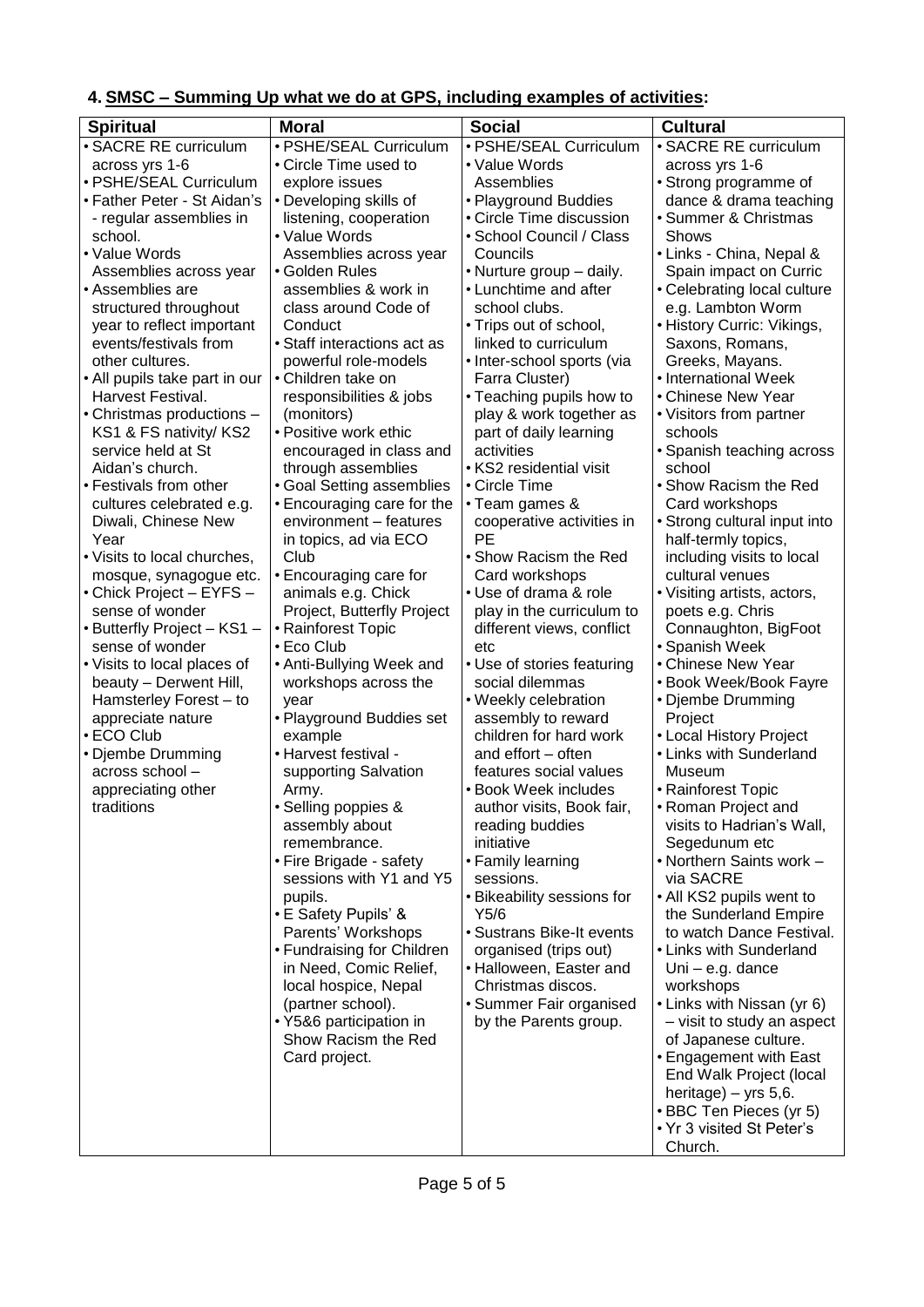# **5. Our Value Words and Themes initiative**

This is a longstanding project, linked to the Values Education work of Neil Hawkes and others ( www.valuesbasededucation.com and [www.neilhawkes.org](http://www.neilhawkes.org/) )

We consulted staff on the values they viewed as most important for our children, and we agreed to address each one on a monthly basis, through assemblies and with follow-up work in class.

Our Value Words & Themes are linked to the work we do in PSHE and SEAL.

We have access to a number of publications, to help us formulate engaging activities – more often than not, however, we simply use experiences and scenarios that are linked to day to day life in school, in the local community and in the wider world.

Our Value Words and Themes are:

- Respect and Good Manners
- Doing your Best
- Responsibility
- Friendship
- Honesty / Truthfulness
- Perseverance
- Kindness / generosity
- Cooperation / Working together
- Caring
- Enthusiasm

#### **6. British Values**

The DfE has recently reinforced the need *"to create and enforce a clear and rigorous expectation on all schools to promote the fundamental British values of democracy, the rule of law, individual liberty and mutual respect and tolerance of those with different faiths and beliefs".* The Government set out its definition of British Values in the [2011 Prevent Strategy,](http://www.grangetown.sunderland.sch.uk/docs/Governor_documents/prevent-strategy-review.pdf) and these values were reiterated in a [DfE document of November 2014.](http://www.grangetown.sunderland.sch.uk/docs/Governor_documents/DfE_Promoting_British_Values_through_SMSC.pdf)

The Department for Education's five-part definition of British values is:

- Democracy
- The rule of law
- Individual liberty
- Mutual respect
- Tolerance of those of different faiths and beliefs.

At Grangetown, these British Values are taught through the 4 SMSC areas set out earlier in this document, and via our Sacre, PSHE, and SEAL curriculum. Children will encounter these principles throughout everyday school life. Listed below are some examples of how we promote British values in our school community:

#### **7. Promoting the teaching of British Values at Grangetown.**

The next section, on pages 7-9, looks at what British Values look like in practice, in school, taking each of the five Values in turn.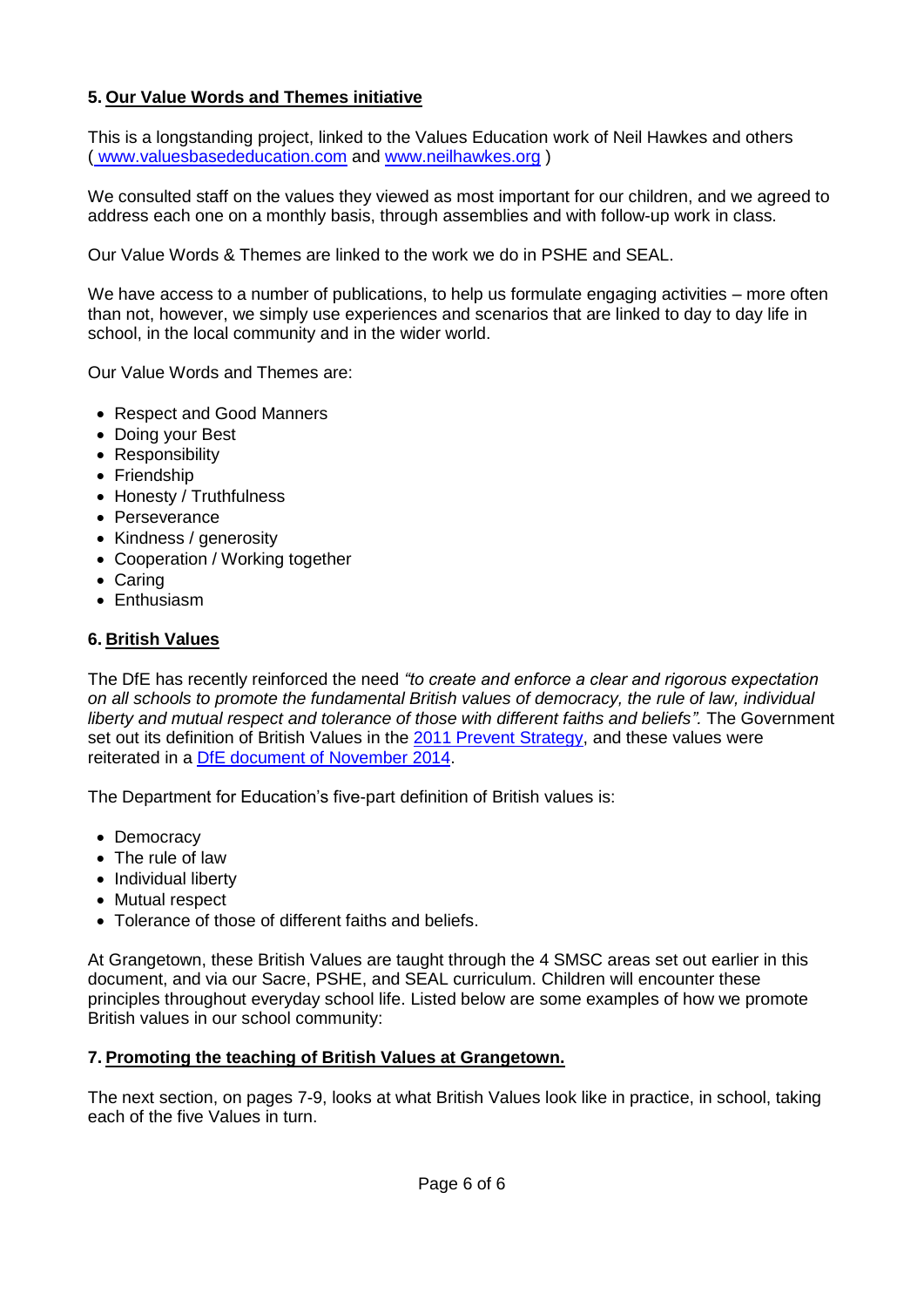# **7 (i) Democracy**



Grangetown School Council

Pupil Voice is a strong feature of life at Grangetown. Our pupil elected School Council plays an important role in our school. The Council members are elected by their class peers, following an 'election campaign', and are involved across the whole year in making our school a better place.

Through our work on democracy, we aim to show pupils how citizens can influence decisionmaking through the democratic process. Pupil questionnaires and interviews are also conducted throughout the year, on a variety of issues, and the children enjoy using their 'Suggestion Boxes'. We know that the formation of the School Council and the active participation of our pupils will sow the seeds for a more sophisticated understanding of democracy in the future.

#### **7 (ii) The Rule of Law**

Our pupils will encounter rules and laws throughout their entire lives. We want our pupils to understand that whether these laws govern the class, the school, the neighbourhood or the country, they are set for good reasons – namely to protect individuals and ensure well-being and safety - and must be adhered to.

Our SMSC / PSHE work ensures that pupils are taught to distinguish right from wrong, on moral grounds, linked to the agreed codes of conduct within each class and across school. As pupils get older, this in turn is linked to the civil and criminal law of England – for example when years 5 & 6 engage in discussion in their Show Racism the Red Card Workshops, and when KS2 children learn about E-Safety.

This understanding of the importance of rules will be consistently reinforced through assemblies and our curriculum. We create many opportunities to debate and discuss the reasons for laws so that children can recognise the importance of these for their own protection. Throughout the year we welcome visits from members of the wider community including police and the fire brigade. We believe that clear explanations and real life stories emphasise the importance of the rule of law for our pupils.

#### **7 (iii) Individual Liberty**

We invest a great deal of time in creating a positive culture in our school, so that children are in a safe environment where choices and freedoms are encouraged. Making the right choices and being responsible for those are important principles at Grangetown, and this is reinforced in every year group.

We encourage children to choose tasks that will challenge them, giving them more freedom to determine their own learning.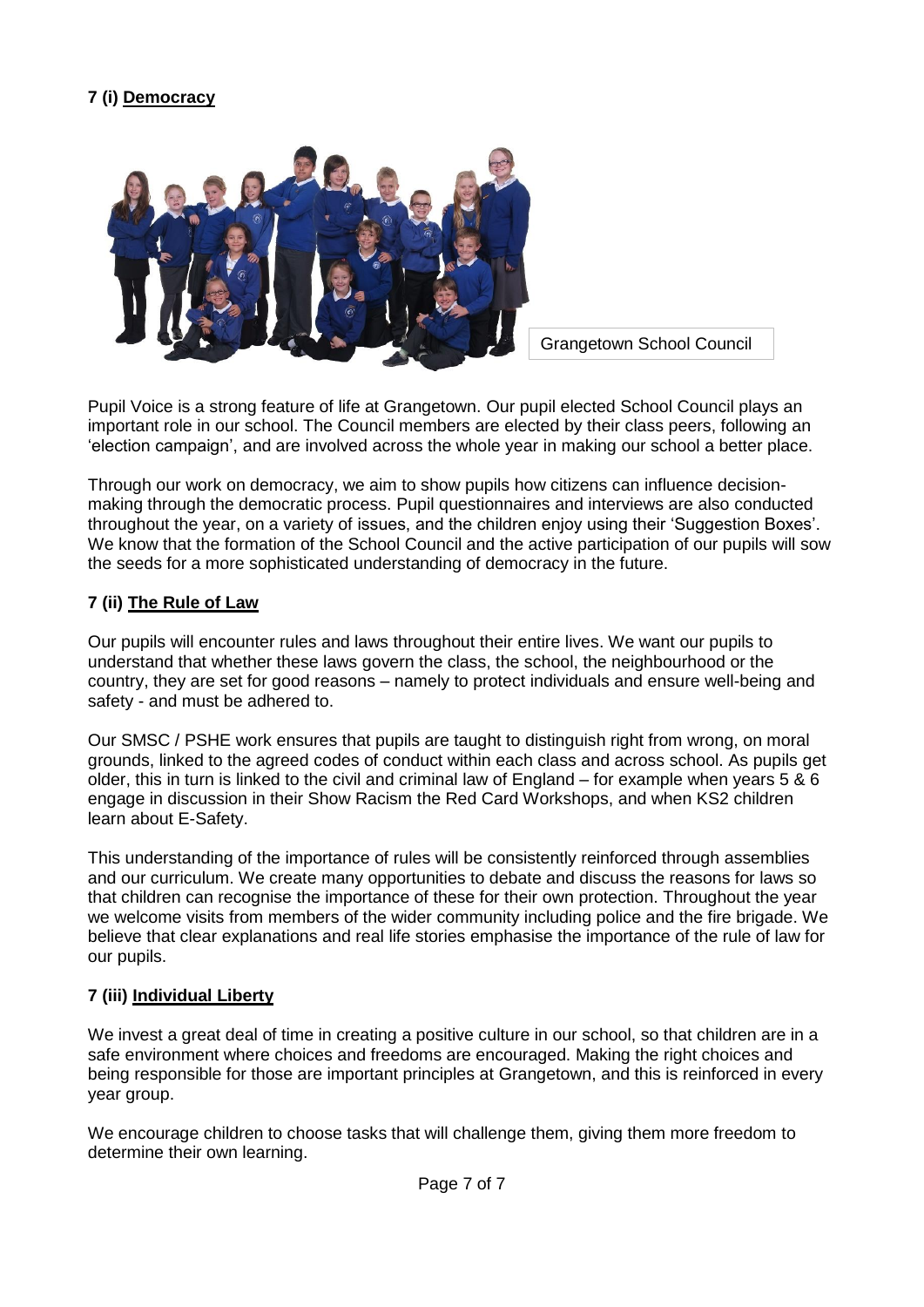We offer a range of clubs which pupils have the freedom to choose from, based on their interests.

We believe that valuing choice and freedom in daily school life will foster a value for individual liberty as the children embark upon their adult lives.

#### **7 (iv) Mutual respect**

Mutual respect is at the core of our school life. Students learn to treat each other and staff with respect. We emphasise the importance of being caring and considerate at all times.

*"Instances of misbehaviour are extremely rare and dealt with consistently well by staff. Pupils showed a good understanding about different types of bullying, including racism, harassment and cyber bullying. Pupils are very clear about the behaviour expected of them as they have been actively involved in developing the school's procedures."*

*Grangetown Ofsted Inspection, 2013*

#### **7 (v) Tolerance of those of different faiths and beliefs**



Sangeeta Shrestha, Headteacher of our link school in Nepal, pictured during one of her visits to Grangetown.

At Grangetown we offer a culturally rich and diverse curriculum, in which all major religions are studied (SACRE). Our half-termly topics, and themed days/weeks, embed a strong international dimension across our curriculum. The children visit local places of worship, and learn about prominent religious festivals. We have active links with partner schools in Nepal and China. We strongly believe that tolerance is gained through knowledge and understanding. Through our curriculum and the routines of our daily school life, we strive to demonstrate tolerance and help children to become knowledgeable and understanding citizens who can build a better Britain for the future, and who can in fact become active, positive and tolerant 'citizens of the world'.



*Several teachers from our Chinese link school – Shuiguohu in Wuhan - have visited Grangetown. Our children have 'Skyped' with the children at Shuiguohu!*